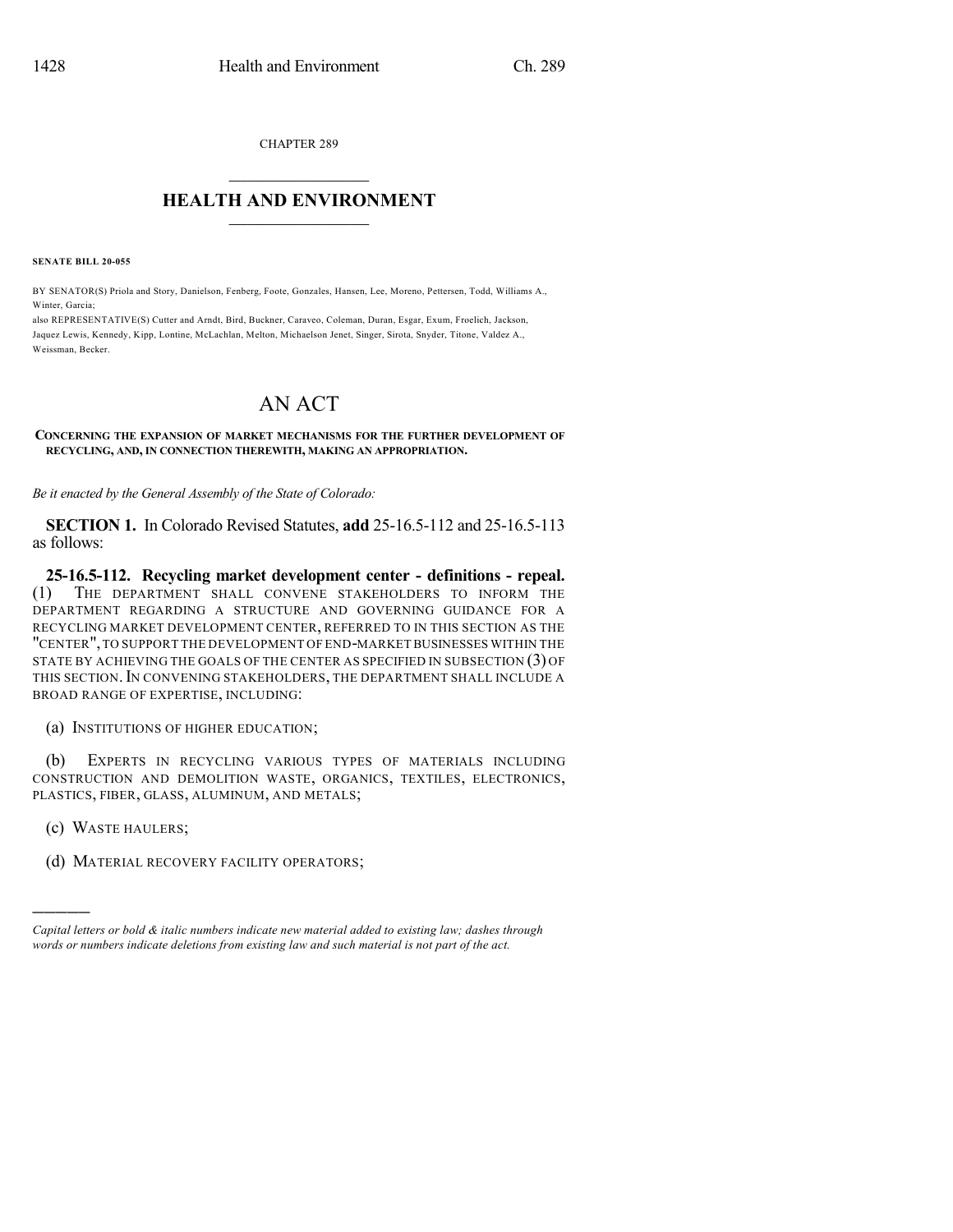(e) BROKERS; AND

(f) OTHERS.

(2) THE DEPARTMENT, IN COLLABORATION WITH THE STAKEHOLDERS, SHALL:

(a) REVIEW WHAT OTHER STATES HAVE DONE TO CREATE RECYCLING MARKET DEVELOPMENT CENTERS;

(b) EXPLORE FUNDING OPPORTUNITIES FOR THE CENTER, BOTH PRIVATE AND PUBLIC; AND

(c) REPORT TO THE GENERAL ASSEMBLY'S COMMITTEES WITH JURISDICTION OVER SOLID WASTE AND RECYCLING ON THE RECOMMENDED STRUCTURE, STAKEHOLDER ENGAGEMENT POLICIES, AND CENTER GOVERNING GUIDANCE BY JULY 1, 2021.

(3) THE GOALS OF THE CENTER ARE TO ASSIST EXISTING AND NEW END-MARKET RECYCLINGBUSINESSES THAT PROCESS OR REUSE RECYCLABLE MATERIALS INTO NEW PRODUCTS SOLD OR OTHERWISE FURNISHED TO END USERS BY:

(a) EVALUATING THE SHORT- AND LONG-TERM CAPACITY OF EXISTING MARKETS TO USE THE CURRENT AND FUTURE QUANTITIES OF RECYCLABLE MATERIALS AND OPPORTUNITIES TO EXPAND EXISTING MARKETS;

(b) IDENTIFYING POTENTIAL END-MARKET BUSINESS TARGETS AND FEASIBLE INCENTIVES THAT THE STATE MAY OFFER TO BRING THESE BUSINESSES TO COLORADO;

(c) DEVELOPING A RECYCLABLE MATERIAL DATABASE TO IDENTIFY HOW MUCH RECYCLABLE MATERIAL IS AVAILABLE AND FROM WHAT SOURCES AND REGIONS;

(d) RECOMMENDING STATE AND LOCAL POLICIES TO INCREASE THE SUPPLY OF RECYCLABLE MATERIALS TO SUPPORT END-MARKET BUSINESSES;

(e) CONNECTINGEND-MARKET BUSINESSES WITH FUNDING ASSISTANCE INCLUDING GRANTS, LOANS, AND TAX BREAKS AVAILABLE THROUGH THECOLORADO OFFICE OF ECONOMIC DEVELOPMENT CREATED IN SECTION 24-48.5-101,THE DEPARTMENT,AND OTHER SOURCES AND EXPANDING AND DIVERSIFYING THESE FUNDING SOURCES;

(f) PROVIDING MATERIAL-SPECIFIC RESEARCH AND BUSINESS DEVELOPMENT ASSISTANCE FOR NEW AND EXPANDED END-MARKET BUSINESSES TO CREATE AND EXPAND RECYCLING PROCESSING INFRASTRUCTURE;

(g) RECOMMENDING PUBLIC OUTREACH CAMPAIGNS, WHICH MAY BE MATERIAL-SPECIFIC, TO INCREASE THE SUPPLY AND QUALITY OF RECYCLABLE MATERIALS; AND

(h) INTEGRATING THE CENTER'S EFFORTS WITH THE STATE SOLID WASTE PLAN DEVELOPED PURSUANT TO SECTION 30-20-100.5 (1)(d)(II) AND THE CLIMATE ACTION PLAN DEVELOPED PURSUANT TO SECTION  $24-20-111(2)(a)$ .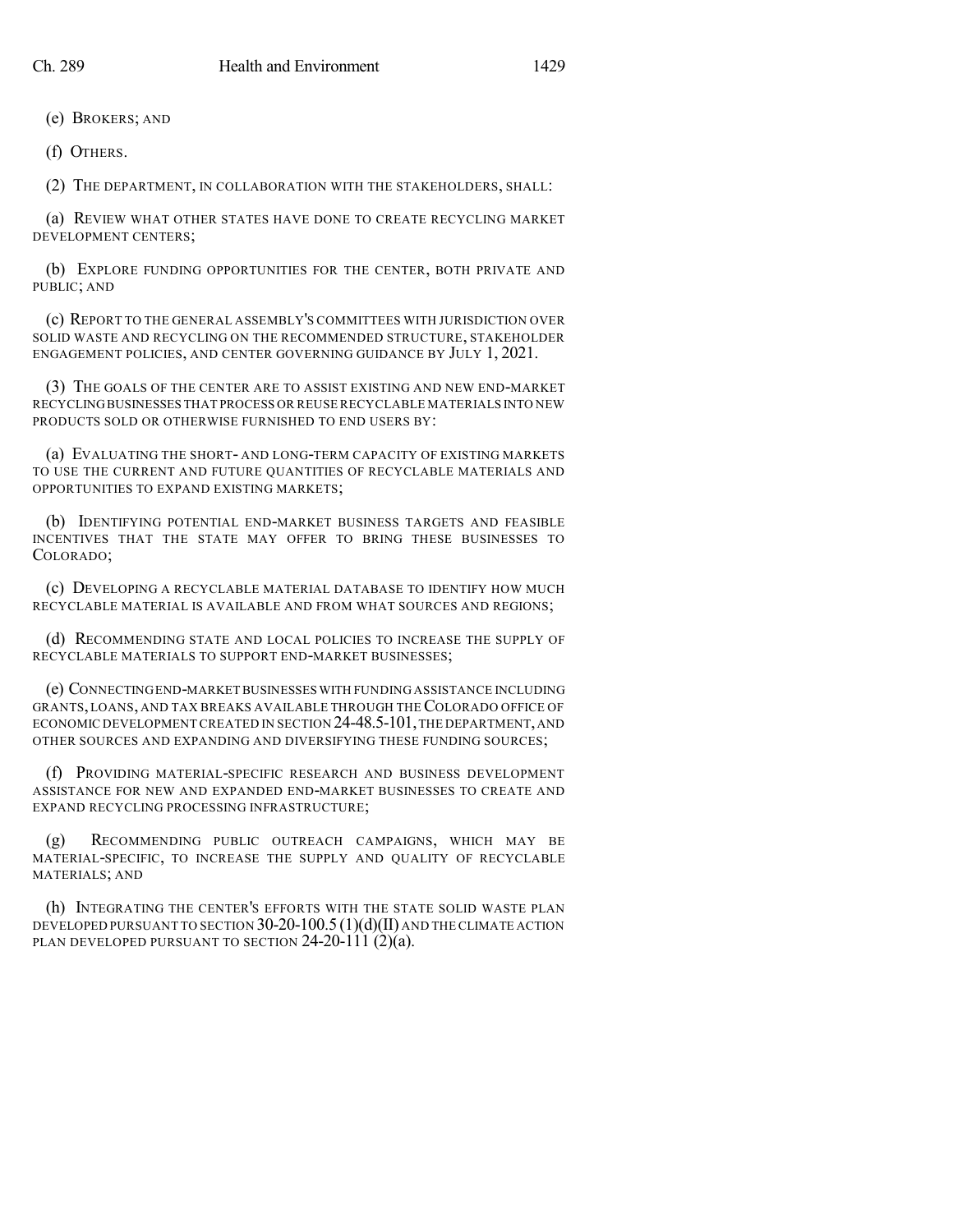(4) AS USED IN THIS SECTION:

(a) "END-MARKET BUSINESS" MEANS A BUSINESS, OR A PORTION OF A BUSINESS, THAT PROCESSES RECYCLABLE MATERIALS OR REUSES RECYCLABLE MATERIALS IN NEW PRODUCTS SOLD OR OTHERWISE FURNISHED TO END USERS.

(b) "RECYCLABLE MATERIALS":

(I) MEANS ANY TYPE OF DISCARDED OR WASTE MATERIAL THAT IS NOT REGULATED UNDER SECTION 25-8-205 (1)(e) AND CAN BE REUSED, REMANUFACTURED,RECLAIMED,OR RECYCLED,INCLUDING COMPOSTABLE ORGANIC MATERIAL AND CONSTRUCTION AND DEMOLITION MATERIALS; AND

(II) DOES NOT INCLUDE INDUSTRIAL MATERIALS, PAINT, OR A WASTE TIRE AS DEFINED IN SECTION 30-20-1402 (12).

(5) THIS SECTION IS REPEALED, EFFECTIVE SEPTEMBER 1, 2022.

**25-16.5-113. Producer responsibility literature review- report - repeal.** (1) THE DEPARTMENT SHALL CONDUCT A LITERATURE REVIEW OF WHAT INDUSTRY AND OTHER STATES ARE DOING AROUND THE COUNTRY REGARDING PRODUCER RESPONSIBILITY AND CREATE POLICY AND LEGISLATIVE RECOMMENDATIONS REGARDING THE FEASIBILITY OF REQUIRING PRODUCERS TO DESIGN, MANAGE, AND FINANCE PROGRAMS FOR END-OF-LIFE MANAGEMENT OF THEIR PRODUCTS AND PACKAGING, INCLUDING THE POTENTIAL IMPACT ON END MARKETS FOR THE MATERIALS, AS A CONDITION OF SALE.

(2) BY JULY 1, 2021, THE DEPARTMENT SHALL REPORT TO THE GENERAL ASSEMBLY'S COMMITTEES WITH JURISDICTION OVER SOLID WASTE REGARDING ITS POLICY AND LEGISLATIVE RECOMMENDATIONS BASED ON THE LITERATURE REVIEW.

(3) THIS SECTION IS REPEALED, EFFECTIVE SEPTEMBER 1, 2022.

**SECTION 2.** In Colorado Revised Statutes, 25-16.5-105, **add** (1)(n) as follows:

**25-16.5-105. Powers and duties of advisory board - definitions.** (1) The advisory board has the following powers and duties:

(n) (I) IN CONSULTATION WITH THE POLLUTION PREVENTION ADVISORY BOARD ASSISTANCE COMMITTEE CREATED IN SECTION 25-16.5-105.5 (2), TO DEVELOP A FORMULA FOR REIMBURSING A NEW OR EXISTING BUSINESS, OR A PORTION OF A BUSINESS, THAT RECLAIMS OR RECYCLES RECYCLABLE MATERIALS FOR LOCALLY ASSESSED PERSONAL PROPERTY TAXES THE BUSINESS PAID ON PERSONAL PROPERTY ASSOCIATED WITH NEW OR EXISTING WASTE DIVERSION OPERATIONS. THE REIMBURSEMENT FORMULA MUST EXCLUDE THE FIRST EIGHTEEN THOUSAND DOLLARS IN ACTUAL VALUE THAT IS OTHERWISE ELIGIBLE FOR THE INCOME CREDIT AUTHORIZED BY SECTION 39-22-537.5.THE ADVISORY BOARD MAY SETCRITERIA OR LIMITS FOR REIMBURSEMENT BUT NEED NOT ACTUALLY MAKE A REIMBURSEMENT. REIMBURSEMENTS ARE PAYABLE ONLY FROM THE FOLLOWING SOURCES:

(A) FOR AN ELIGIBLE RECYCLING BUSINESS THAT PAID LOCALLY ASSESSED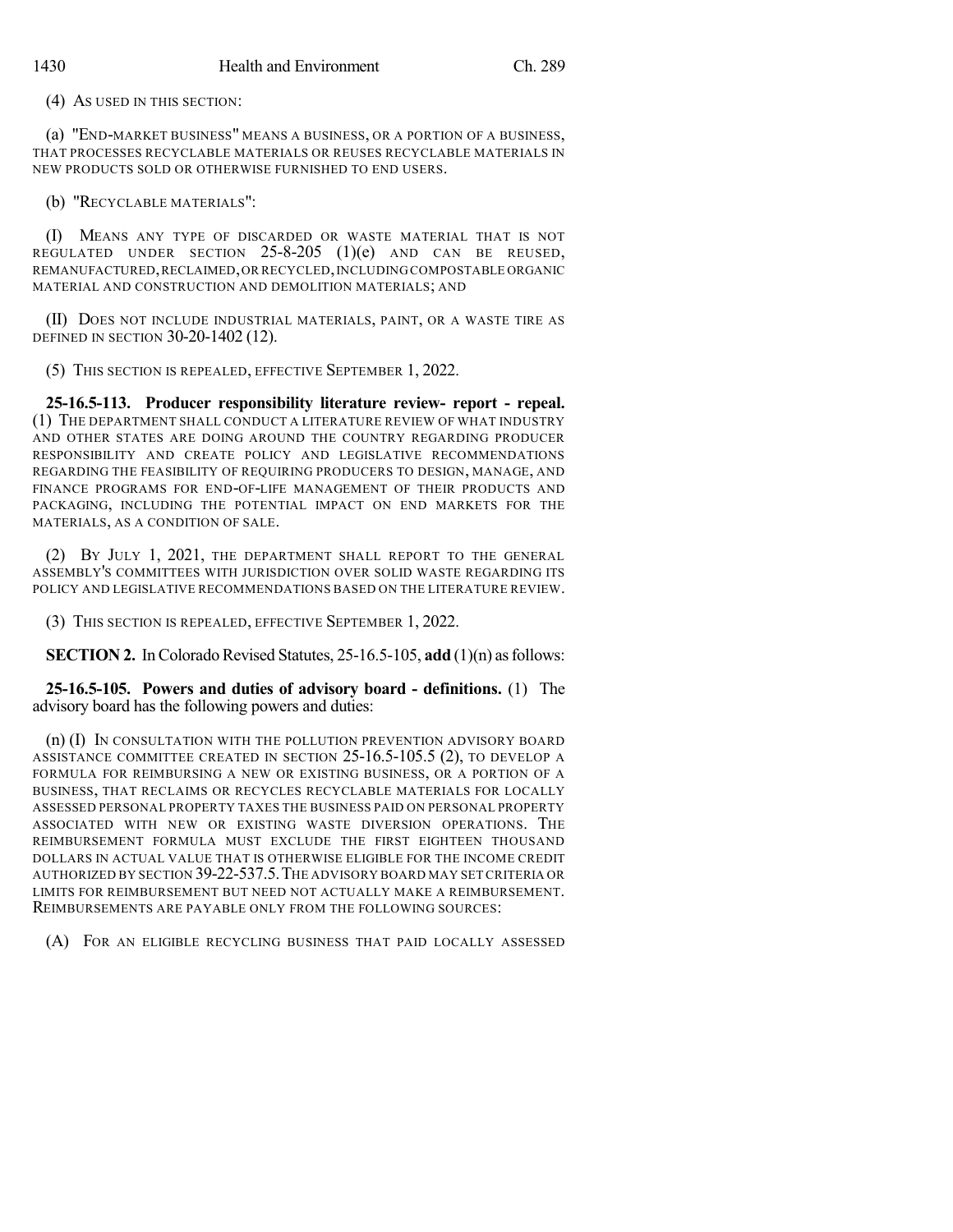PERSONAL PROPERTY TAX ON PERSONAL PROPERTY LOCATED OUTSIDE THE FRONT RANGE, FROM MONEY APPROPRIATED TO THE RECYCLING RESOURCES ECONOMIC OPPORTUNITY FUND PURSUANT TO SECTION  $25$ -16.5-106.5 (1)(a)(II); AND

(B) FOR AN ELIGIBLE RECYCLING BUSINESS THAT PAID LOCALLY ASSESSED PERSONAL PROPERTY TAX ON PERSONAL PROPERTY LOCATED IN THE FRONT RANGE, FROM MONEY IN THE FRONT RANGE WASTE DIVERSION CASH FUND PURSUANT TO SECTION 25-16.5-111 (4)(b)(IV).

(II) As used in this subsection  $(1)(n)$ :

 $(A)$  "Front range" has the meaning set forth in section 25-16.5-111 (2)(f).

(B) "RECYCLABLE MATERIALS" MEANS ANY TYPE OF DISCARDED OR WASTE MATERIAL THAT IS NOT REGULATED UNDER SECTION  $25$ -8-205 (1)(e) and can be REUSED,REMANUFACTURED,RECLAIMED,OR RECYCLED,INCLUDING COMPOSTABLE ORGANIC MATERIAL AND CONSTRUCTION AND DEMOLITION MATERIALS. "RECYCLABLE MATERIALS" DOES NOT INCLUDE INDUSTRIAL MATERIALS, PAINT, OR A WASTE TIRE AS DEFINED IN SECTION 30-20-1402 (12).

**SECTION 3.** In Colorado Revised Statutes, 25-16.5-106.5, **amend** (1)(a) introductory portion,  $(1)(a)(II)$ , and  $(2)$  as follows:

**25-16.5-106.5. Recycling resources economic opportunity fund - creation repeal.** (1) (a) The recycling resources economic opportunity fund, is hereby created in the state treasury, referred to in this section as the "fund", IS HEREBY CREATED IN THE STATE TREASURY. The fund shall consist CONSISTS of:

(II) Any moneys MONEY appropriated to the fund by the general assembly, INCLUDING MONEY APPROPRIATED FOR PERSONAL PROPERTY TAX REIMBURSEMENTS FOR ELIGIBLE RECYCLING BUSINESSES PURSUANT TO SECTION  $25$ -16.5-105 (1)(n); and

(2) Any moneys THE MONEY generated pursuant to subsection  $(1)$  of this section shall be annually appropriated to the department: for allocation to the advisory board

(a) For the purpose of funding the recycling resources economic opportunity activities authorized by section 25-16.5-106.7, as well as any administrative costs associated therewith, including without limitation the grants authorized to be made under section  $25$ -16.5-106.7 (3) and grant program oversight authorized by section 25-16.5-105.5 (3); AND

(b) Such moneys may also be used To fund studies pursuant to section SECTIONS 25-16.5-105 (1)(i), 25-16.5-112 (2), AND 25-16.5-113, TO MAKE REIMBURSEMENTS PURSUANT TO SECTION 25-16.5-106.7 (6.5), AND TO FINANCE THE STATEWIDE CAMPAIGN DESCRIBED IN SECTION 25-17-108.

**SECTION 4.** In Colorado Revised Statutes, 25-16.5-106.7, add (6.5) as follows:

**25-16.5-106.7. Recycling resources economic opportunity program - grants - definitions - repeal.** (6.5) (a) IN ADDITION TO AWARDING GRANTS PURSUANT TO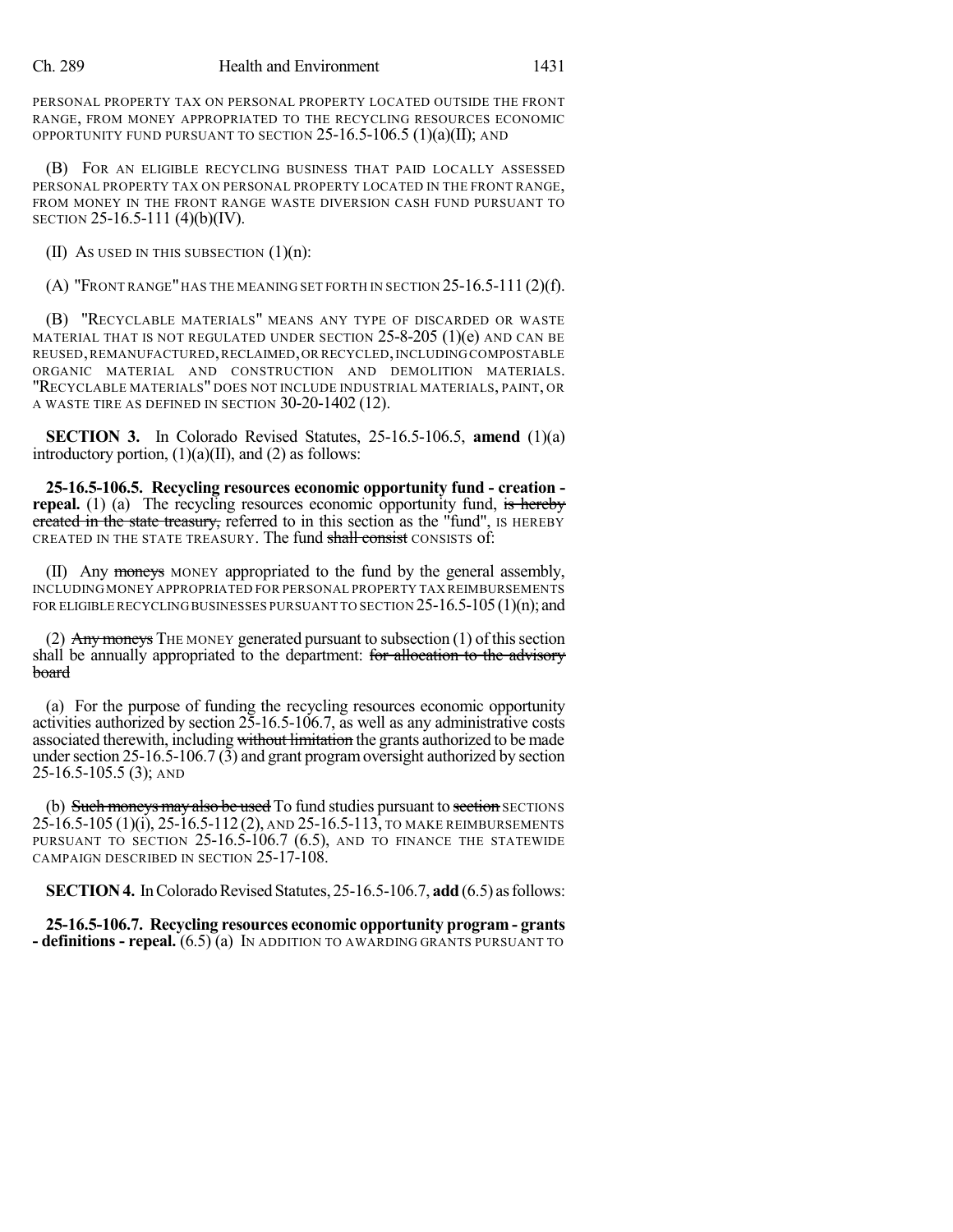SUBSECTION (4) OF THIS SECTION, THE ADVISORY BOARD MAY USE MONEY IN THE FUND TO REIMBURSE, IN ACCORDANCE WITH SECTION 25-16.5-105 (1)(n), ELIGIBLE RECYCLING BUSINESSES FOR LOCALLY ASSESSED PERSONAL PROPERTY TAXES PAID IN THE CURRENT TAX YEAR IN THIS STATE ON PERSONAL PROPERTY THAT IS LOCATED OUTSIDE THE FRONT RANGE, AS DEFINED IN SECTION 25-16.5-111 (2)(f).

(b) APERSON THAT APPLIES FOR REIMBURSEMENT PURSUANT TO THIS SUBSECTION (6.5) MUST INFORM THE ADVISORY BOARD, IN A FORM AND MANNER SPECIFIED BY THE ADVISORY BOARD, OF THE TYPE OF BUSINESS PERSONAL PROPERTY THAT WAS SUBJECT TO THE TAXES AND HOW THE PROPERTY WILL HELP DEVELOP RECYCLING **MARKETS** 

**SECTION 5.** In Colorado Revised Statutes, 25-16.5-111, **amend** (4)(b)(II) and  $(4)(b)(III)$ ; and **add**  $(4)(b)(IV)$  as follows:

**25-16.5-111. Front range waste diversion enterprise -legislative declaration - fund - goals- grant program - personal property tax reimbursements- gifts, grants, or donations - definitions - repeal.** (4) **Fund.** (b) Money in the fund is continuously appropriated to the enterprise to:

(II) Award grants in accordance with this section; and

(III) Provide technical assistance to eligible entities to promote diversion, including through the development and implementation of policy; AND

(IV) (A) REIMBURSE, AT THE BOARD'S DISCRETION, ELIGIBLE RECYCLING BUSINESSES FOR LOCALLY ASSESSED PERSONAL PROPERTY TAXES PAID IN THE CURRENT TAX YEAR IN THIS STATE ON PERSONAL PROPERTY THAT IS LOCATED IN THE FRONT RANGE. THE FIRST EIGHTEEN THOUSAND DOLLARS IN ACTUAL VALUE THAT IS OTHERWISE ELIGIBLE FOR THE INCOME CREDIT AUTHORIZED BY SECTION 39-22-537.5 IS NOT ELIGIBLE FOR REIMBURSEMENT.

(B) A PERSON THAT APPLIES FOR REIMBURSEMENT PURSUANT TO THIS SUBSECTION  $(4)(b)(IV)$  MUST INFORM THE ENTERPRISE, IN A FORM AND MANNER SPECIFIED BY THE ENTERPRISE, OF THE TYPE OF BUSINESS PERSONAL PROPERTY THAT WAS SUBJECT TO THE TAXES AND HOW THE PROPERTY WILL HELP DEVELOP RECYCLING MARKETS.

**SECTION 6.** In Colorado Revised Statutes, **add** 25-17-108 as follows:

**25-17-108. Statewide education campaign concerning recycling - repeal.** (1) AS SOON AS PRACTICABLE, THE DEPARTMENT OF PUBLIC HEALTH AND ENVIRONMENT, REFERRED TO IN THIS SECTION AS THE "DEPARTMENT", SHALL ADMINISTER A STATEWIDE CAMPAIGN TO EDUCATE COLORADO RESIDENTS CONCERNING RECYCLING. THE OBJECTIVES OF THE STATEWIDE CAMPAIGN ARE TO:

(a) INCREASE RECYCLING AMONG RESIDENTS; AND

(b) EDUCATE RESIDENTS ABOUT SPECIFIC RECYCLABLE MATERIALS AND SPECIFIC RECYCLING HABITS THAT CAN INCREASE THE EFFICIENCY OF RECYCLING EFFORTS IN COLORADO.